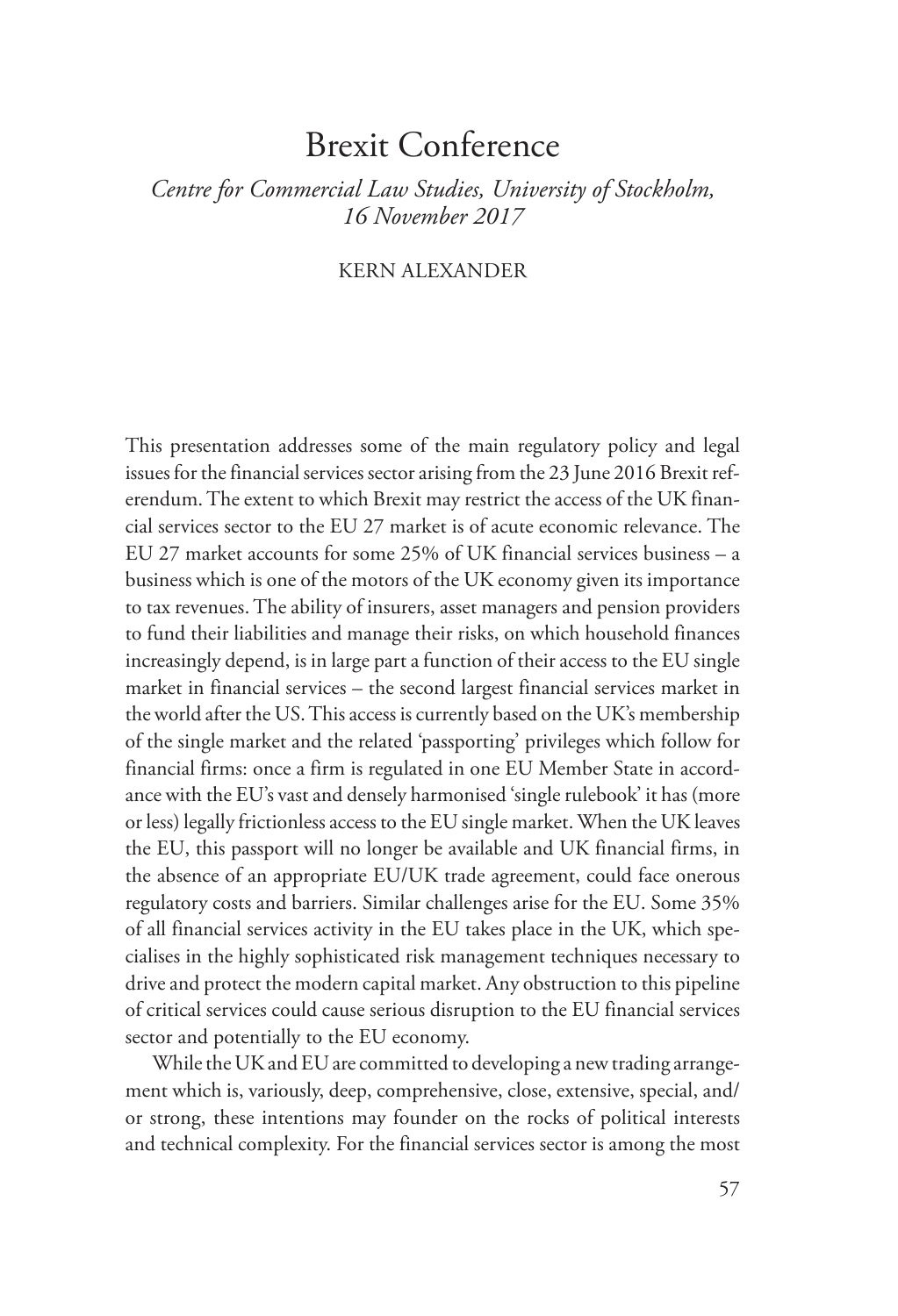### *Kern Alexander*

valuable but also the most heavily regulated sectors of the modern economy, reflecting the scale of the public interest in stable financial markets. States internationally rarely if ever cede access to their markets without demanding – to some extent – compliance with their regulatory requirements. The EU's single financial market has no parallels internationally in the extent to which it liberalises access to domestic financial markets; but this access is predicated on compliance with the EU single rulebook and on the coordination of supervision through the European System of Financial Supervision, as well as on the wider disciplines which govern the single market, including the totemic 'four freedoms' and dispute resolution through the Court of Justice of the EU. One of the most powerful impulses driving the 23 June 2016 referendum, however, was the need to 'take back control' which presupposes a (large) degree of regulatory autonomy and independence from EU institutional structures. How then to ensure UK access to the highly regulated EU financial market, and vice versa, without subjecting firms to EU or UK regulatory norms and institutional structures, particularly when competitive interests are acute given the value at stake? Might there be solutions elsewhere? The classic suite of solutions includes membership of the European Economic Area (EEA), which would lead to the UK being an EU 'rule-taker' – benefiting from the passport but not having a role in the adoption of EU regulatory norms; a Free Trade Agreement (FTA), perhaps within the European Free Trade Association (EFTA), which would provide for market access based on some form of device for assuring regulatory parity – whether in the form of 'substitute compliance,' 'equivalence,' 'comparable compliance' or some other mechanism; or, as a last resort, default reliance on World Trade Organization/General Agreement on Trade in Services (WTO/GATS) rules. All these models have some promise, but they all generate different challenges and complexities.

The questions and conundrums generated by Brexit for financial services are not limited to market access by regulated actors. How is the highly skilled workforce on which the UK financial services sector depends, and which is in part drawn from the large and fluid EU 27 labour market, to be sustained after the UK's withdrawal? And what about the intra-EU implications? After a period of acute instability over the financial and euro-area crises (2008– 2012), followed by a period of large-scale reform, EU financial governance has been more or less stable in recent years. Might Brexit unleash new forces for change, driving the EU to seek greater integration and leading to further reforms, including new centralised financial supervisors?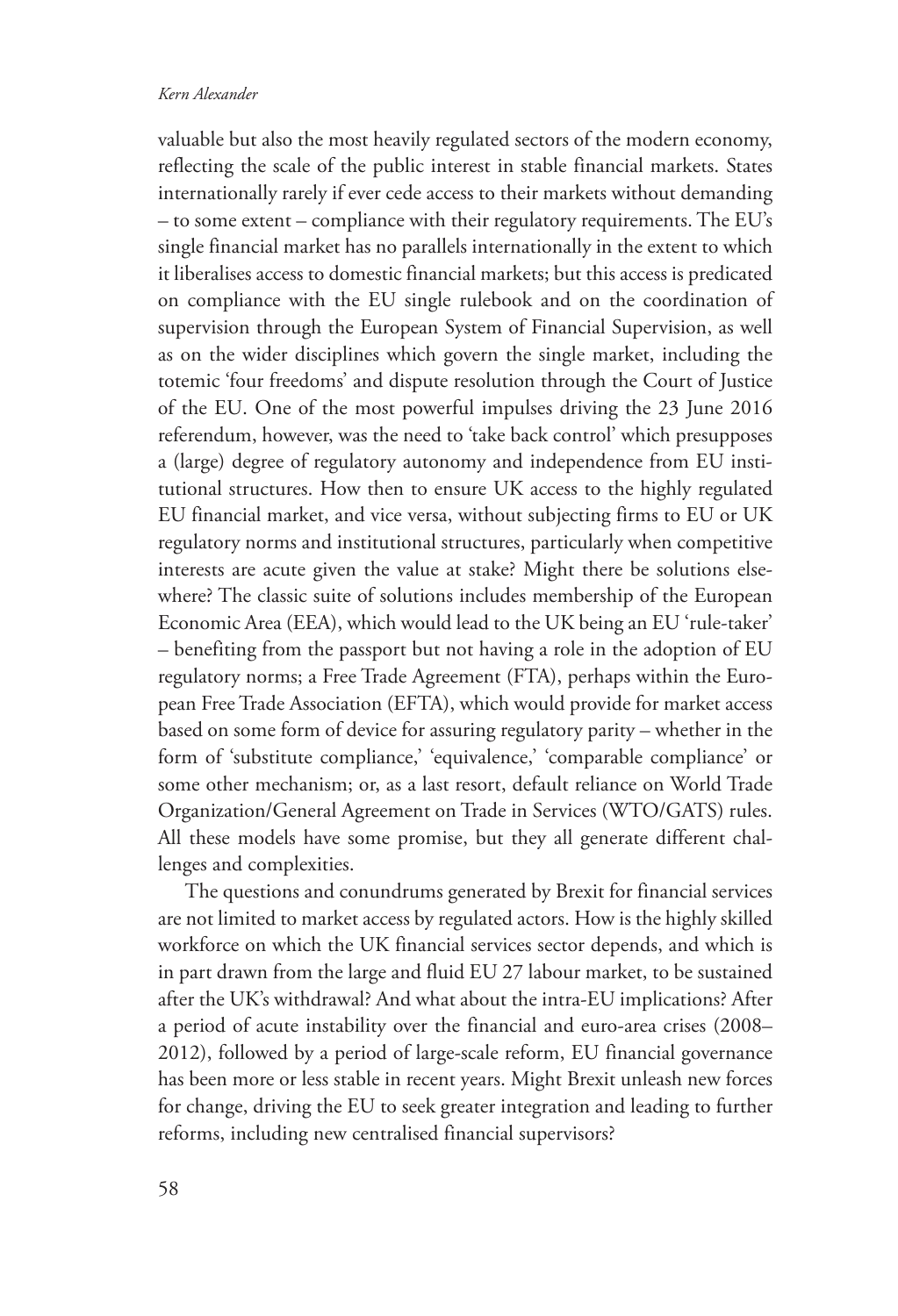My presentation identifies the core issue for the EU/UK financial services negotiations as finding agreement on a governing standard for testing regulatory parity; regulatory parity can then unlock market access. The EU operates an 'equivalence' system for access by 'third countries', which is based on access being dependent on parity with EU regulation. Acceptance of EU regulatory norms is, however, antithetical to the impulses which drove the referendum result. Accordingly, a bespoke model should be considered which would respond to the mutual interests of the UK and EU in enabling continued reciprocal access through some form of regulatory/supervisory deference. It is suggested that a hybrid standard for regulatory parity offers the most promise. This would rely on the international standards adopted by the International Standard Setting Bodies (such as the Basel Committee) where appropriate. While such standards are not always fit for purpose as benchmarks for parity, they offer a workable solution for the regulation and oversight of cross-border bank branches. Elsewhere, EU standards are likely to provide the most efficient means for assessing parity. However, this calls for a more nuanced EU approach to the assessment of equivalence and for a focus on outcomes rather than on formal compliance. The success of this model is, however, dependent on bespoke EU/UK institutional arrangements for supervisory coordination and dispute resolution and may require a softening of the UK's posture in relation to supranational EU-level dispute resolution.

Another possibility for EU equivalence, and the potential for regulatory parity, is demonstrated by the EEA/EFTA trading and institutional arrangements. The organisational design and institutional setting of the European Economic Area (the ÉEA or 'Norway model') exemplifies the challenges which cross-border market access generates. It is respectfully submitted that the EEA does not provide a solution for the UK as it requires acceptance of EU regulatory norms and institutional structures, but may serve as a shortterm fix during an interim period of the single market while a final trading arrangement is negotiated.

Beyond the EEA, the European Free Trade Association (EFTA) has historically been based on its members entering into FTAs with the EU. The example of Switzerland as an EFTA member is salient. Under the so-called 'Swiss model,' Switzerland has negotiated only one FTA with the EU on financial services (the 1989 insurance agreement) which, in effect, requires parity with EU regulation in a narrow area of the provision of insurance services. Since then, Switzerland has struggled to conclude a broader FTA on